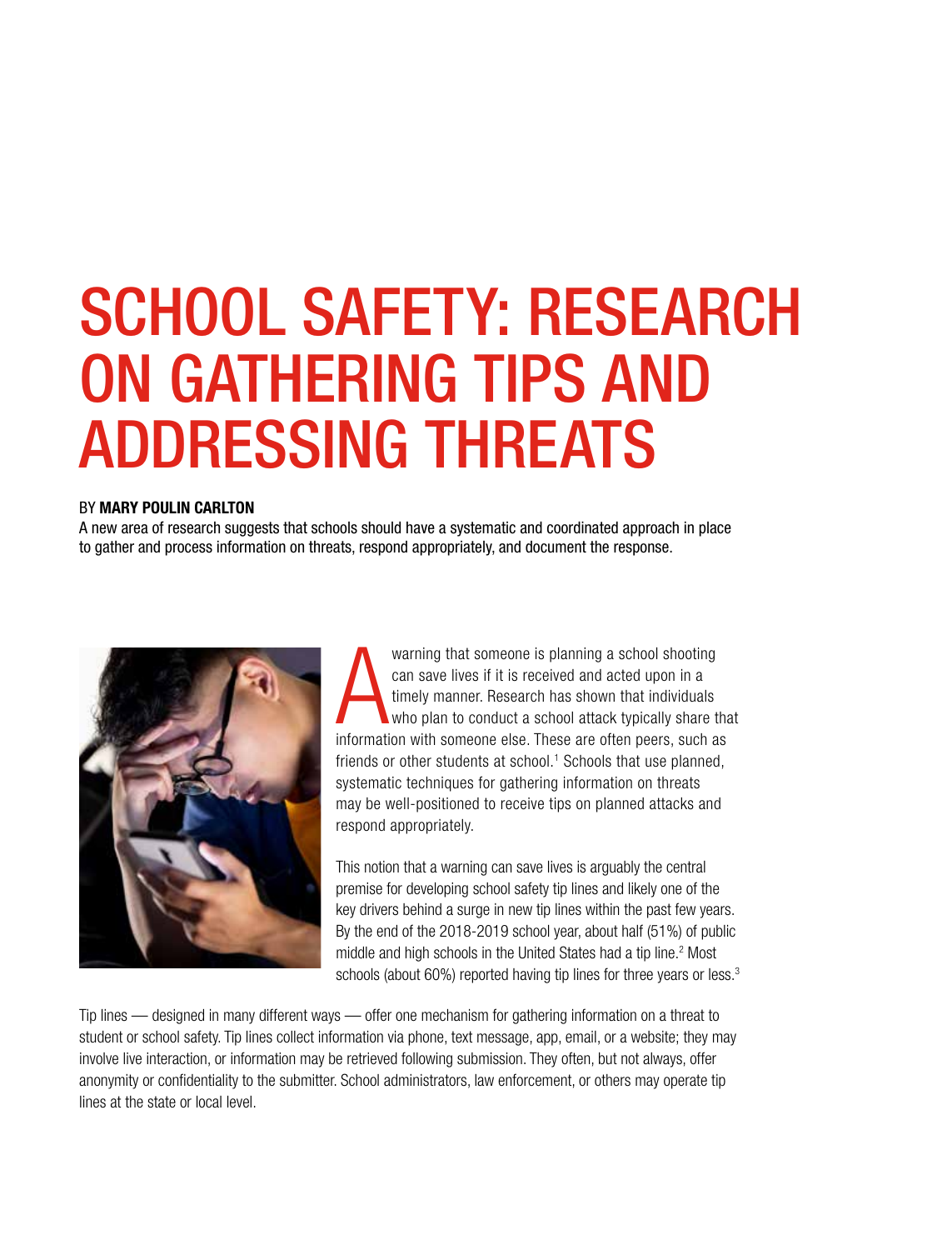Schools may also obtain information through more traditional sources, such as student discussions with trusted teachers or social media monitoring. But what is the most effective way to gather information on threats?

From 2014 to 2017, the National Institute of Justice (NIJ) funded several studies through its Comprehensive School Safety Initiative<sup>4</sup> that address a wide range of questions about identifying and reporting threats, and school response strategies. Many studies are ongoing, but the research is starting to indicate that although tip lines may be useful violence prevention tools, not all of them are likely to be equally successful. Tip lines should be coupled with efforts to facilitate an informed and coordinated response to the tip. In addition, the research shows that approaches to collecting tips — through a tip line or other method — should be accompanied by investments in technology, training, and engagement, as well as reliance on expertise by a variety of individuals and a systematic approach to responding to tips.

# Gathering Information

Colorado is generally credited with starting the first school safety tip line, Safe2Tell. Following the 1999 Columbine High School shooting, a review found that students and others had knowledge of the shooters' intent, but that the school's culture kept students from reporting their plans.<sup>5</sup> The Safe2Tell tip line — which guarantees anonymity to users — was created to help break this code of silence among students. There are also training and education components to Safe2Tell that may help increase knowledge of and trust in the tip line.<sup>6</sup>

This raises a critical point: It is not enough to build the technological infrastructure for a tip line. Planning and implementing tip lines should also include engagement with stakeholders, training, and awareness campaigns to ensure buy-in and use.7 Previous research demonstrates that tip lines without an engagement component are underused.8

Lack of awareness is a key reason for underutilization, but there are other reasons as well. With or without a tip line, students may choose not to report a threat because they are concerned about what will be done with the information they provide (e.g., no response by the school, perception that the threat is not serious, or fear of retaliation against the reporting student) or because of a school culture that encourages a student code of silence.<sup>9</sup> In addition, certain features of a tip line — for example, accepting only phone calls — may limit usage.<sup>10</sup> Although research evidence is limited, making tip lines anonymous may help break the student code of silence and encourage students to use the tip line.<sup>11</sup> Ensuring that sufficient resources are available, including well-trained individuals who receive the information and respond to tips, is important as well.<sup>12</sup>

Tip lines can help identify school safety problems beyond the potential for serious physical violence. Preliminary evidence indicates that reports of bullying, self-harm, and suicide threats are among the most common types of tips [received.13](https://received.13) Even if schools do not intend to collect information on these concerns, they should be ready to respond to reports of these issues.

Early data also suggest that schools should be prepared to receive a large volume of tips. In its first 22 months of operation, a statewide school tip line in Oregon received 2,578 tips. Of these, 898 were related to bullying or harassment, 250 were tips on suicides others were planning, and 139 were tips related to threats of a planned school [attack.14](https://attack.14) One Pennsylvania tip line received more than 23,000 tips in its first six [months.15](https://months.15) 

In addition to tip lines, schools can encourage students to report school violence threats in other ways. As part of a larger NIJ-funded study on threat assessment by the University of Virginia,<sup>16</sup> researchers tested an online training program that aims to educate students about threat assessment and increase their willingness to report threats to school authorities.<sup>17</sup> The program emphasizes that students can report threats by talking to a school administrator. Results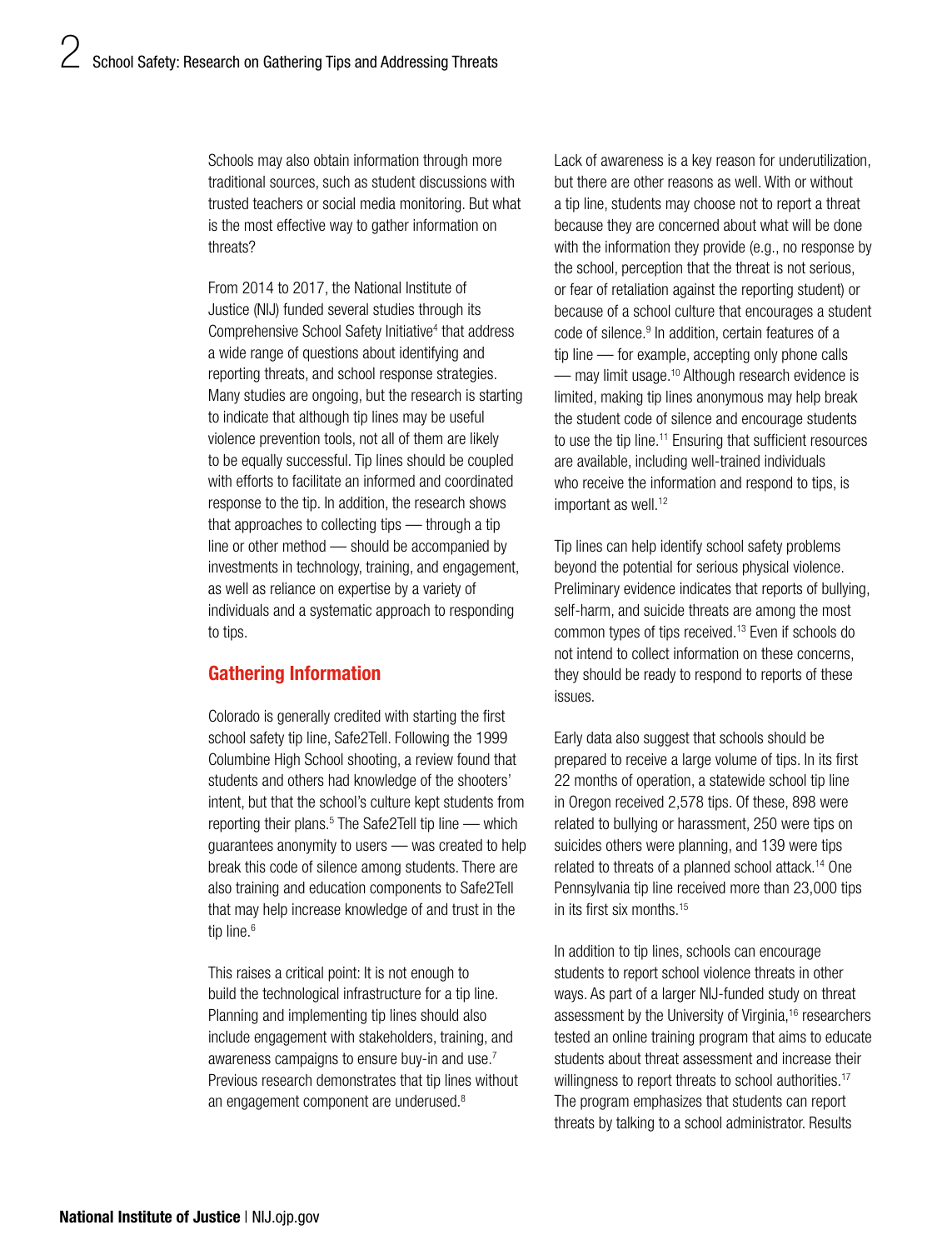from this study indicate that the training program increased students' knowledge of how to report threats of violence and their willingness to do so.

## After a Tip Is Received

Receiving a tip is just the first step in preventing a violent act or other negative outcome. A tip line should be coupled with a systematic approach to processing the information received, responding appropriately, and documenting the response. Unfortunately, many tip lines do not have formal written guidance on how to process tips. A 2019 national survey of tip lines found that only 35% had a formal, written policy in place for how to respond to tips.<sup>18</sup>

This is a concern for a few key reasons. First, it leaves room for the possibility that there will be no response to the tip or that there will be multiple, conflicting, or uncoordinated responses from different individuals. It may also result in an inappropriate response (e.g., overreaction or underreaction). Further, tip lines are likely to receive information on various types of threats, tips may or may not represent imminent concerns, and tip lines can expect to receive some false tips. Having a formal strategy and guidance in place — along with a team of individuals from various backgrounds, including educators, law enforcement, and mental health professionals — may allow schools to appropriately respond to tips and assess threats.<sup>19</sup>

Using a systematic approach to assess a student's threat to cause harm, such as behavioral threat assessment, can help determine the seriousness of the threat and inform an appropriate response.<sup>20</sup> In a school setting, behavioral threat assessment generally refers to a methodical approach to evaluating the likelihood that a student will carry out a violent act given an explicit threat or behavior indicative of a threat. There is evidence that at least one threat assessment approach, the Comprehensive School Threat Assessment Guidelines, can resolve threats without violence and lead to other positive outcomes for the school and the student making the threat. $21$ Research on the effectiveness of other approaches is ongoing.

A recently completed study at the University of Virginia22 examined whether threat assessment could prevent school violence and reduce the use of school suspension. The NIJ-funded study demonstrated a number of positive findings. For example, school threat assessment teams were able to resolve threats with few violent incidents. In addition, students making threats were most often referred for mental health services, less than half were suspended, and few were expelled from school. Threat assessment outcomes did not vary for students by race or ethnicity.<sup>23</sup>

Although useful, threat assessment can also prove [challenging.24](https://challenging.24) Schools must substantiate information and be prepared to respond to a dynamic environment in which new information will likely change the response. In addition, behavioral threat assessment will not be sufficient for assessing all tips. School safety threats posed by nonstudents or other types of tips (e.g., interpersonal conflicts, alcohol abuse, or theft) will require different responses. As the number of tip lines increases, better information will be available about the types of tips schools may receive, which can help inform appropriate responses.

## Additional NIJ Research on Tips and **Threats**

Given the nascency of approaches to gathering tips and responding to threats, there are many outstanding questions about their effectiveness. From 2014 to 2017, NIJ funded several studies via the Comprehensive School Safety Initiative to try to fill the gaps in our knowledge and provide information that schools and other stakeholders can use when developing or refining their own approaches. Many of these studies are ongoing.

For example, we are learning a great deal about the prevalence and characteristics of tip lines across the United States from the NIJ-funded study "Assessment of National and State Tip Line Technology as a Strategy for Identifying Threats to School Safety."25 We have shared a number of findings from this ongoing study (conducted by RTI) throughout this article.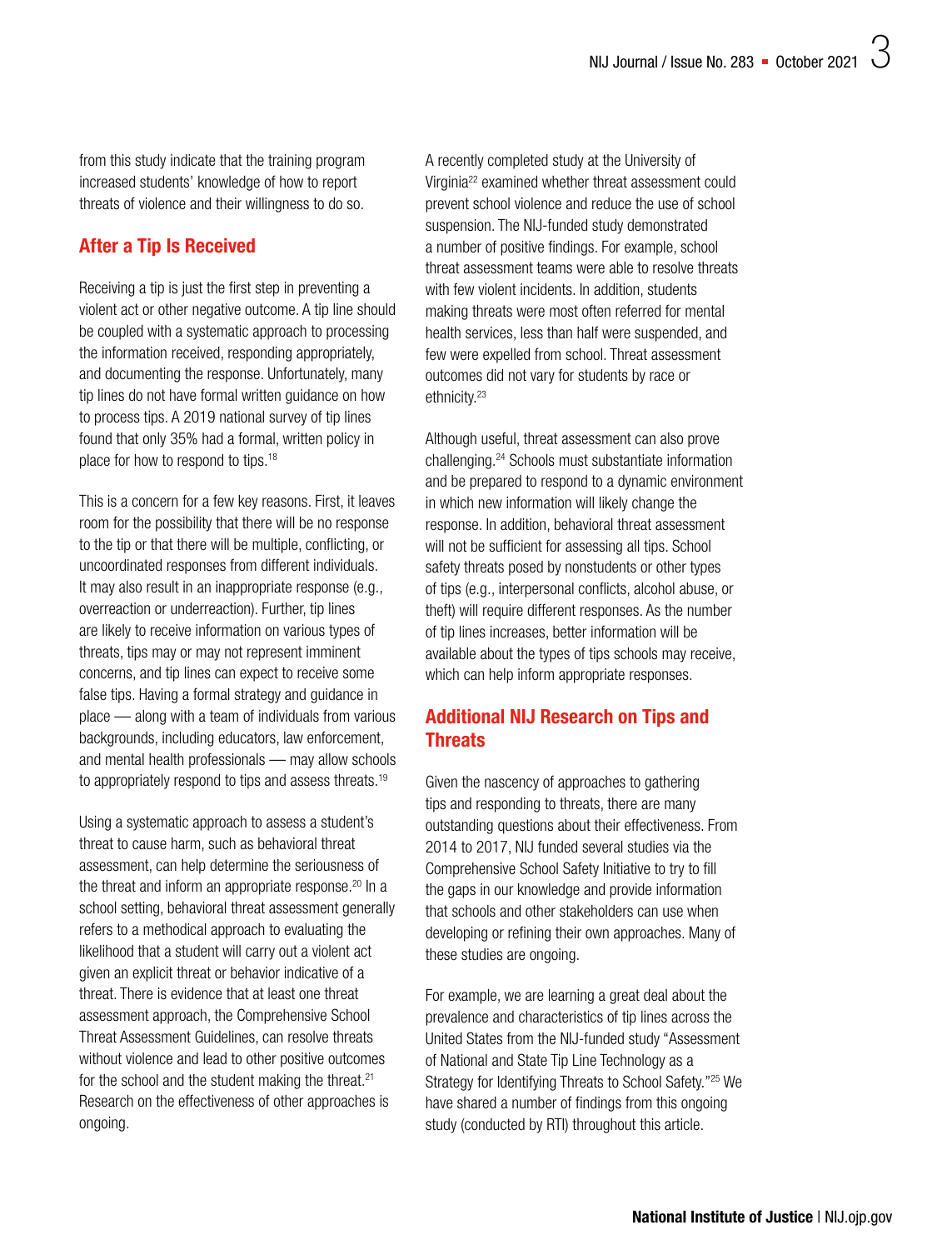Several studies are examining approaches to collecting tips. For instance, researchers at the University of Michigan are evaluating the Say Something Anonymous Reporting System (SS-ARS) in Miami, Florida. SS-ARS is a Sandy Hook Promise Foundation program that allows both youth and adults to submit anonymous safety concerns online or by phone; a crisis center then reviews and shares the tip so that schools or law enforcement agencies can respond to prevent a negative outcome. The NIJ-funded study is examining whether SS-ARS improves the recognition of antecedents to violent and risky behavior and decreases the conduct of such behavior.<sup>26</sup>

A statewide experiment in Nevada is focused on whether the dual approaches of SafeVoice — an anonymous tip line coupled with multidisciplinary response teams — help improve school climate, address problem behavior in students, and result in appropriate responses by school staff and law enforcement. In addition, the NIJ-supported experiment is exploring how tip line implementation influences outcomes.<sup>27</sup>

ADVOCATR is a cellphone app that students can use to share confidential information on issues that negatively affect their safety, as well as positive issues that make them feel safe. A study of this app is being conducted as part of a larger evaluation of the Student Ownership, Accountability, and Responsibility for School Safety (SOARS) program. SOARS involves trainings and interventions designed to increase students' resilience to victimization.<sup>28</sup> This NIJ-funded study will help us understand the impact of a tip line in combination with other approaches to improving school safety.

NIJ has funded additional studies to help inform the development and use of other approaches to identify and respond to school violence threats. For example, Chicago Public Schools and researchers at the University of Chicago Crime Lab studied the use of social media monitoring to identify online behavior that suggests pending violence by students and then intervene quickly.<sup>29</sup> The results of the study, $30$ 

as well as concerns arising from the implications of monitoring students' posts on social media,<sup>31</sup> suggest that more research on social media monitoring to prevent school violence is worthy of future consideration.

In Colorado, NIJ-supported researchers are exploring the impact of the Safe Communities Safe Schools approach, which incorporates an informationgathering system (including, but not limited to, the Safe2Tell tip line), a multitiered system of support for students, and multidisciplinary school team and community partners. Early findings offer evidence of how schools can implement comprehensive school safety approaches; when the project concludes, information on the approach's overall effectiveness will be available.<sup>32</sup> The results of this and other studies examining comprehensive approaches will be particularly valuable given available evidence that singular strategies to address school safety are insufficient for tackling the range of safety challenges facing schools.

## Outstanding Questions

The field is starting to learn how to collect tips and how to respond to school violence threats. Research indicates that to be successful, these approaches require technological investments, training, trust building, and expertise by individuals across a variety of topics — as well as a systematic approach to assessing threats and responding to tips.

However, a number of critical questions remain. We need to improve our knowledge on the most effective — and, perhaps, least costly — approaches for learning about, assessing, and responding to threats. We must identify how to best incorporate these approaches with comprehensive strategies on school safety. In addition, we must learn how to implement strategies in a context where resources are strained and information is dynamic, limited, or shared across a variety of individuals or systems. Further, systems typically track incidents rather than students. This limits our knowledge on, for example, how helpful these strategies are for students who pose ongoing behavioral risks.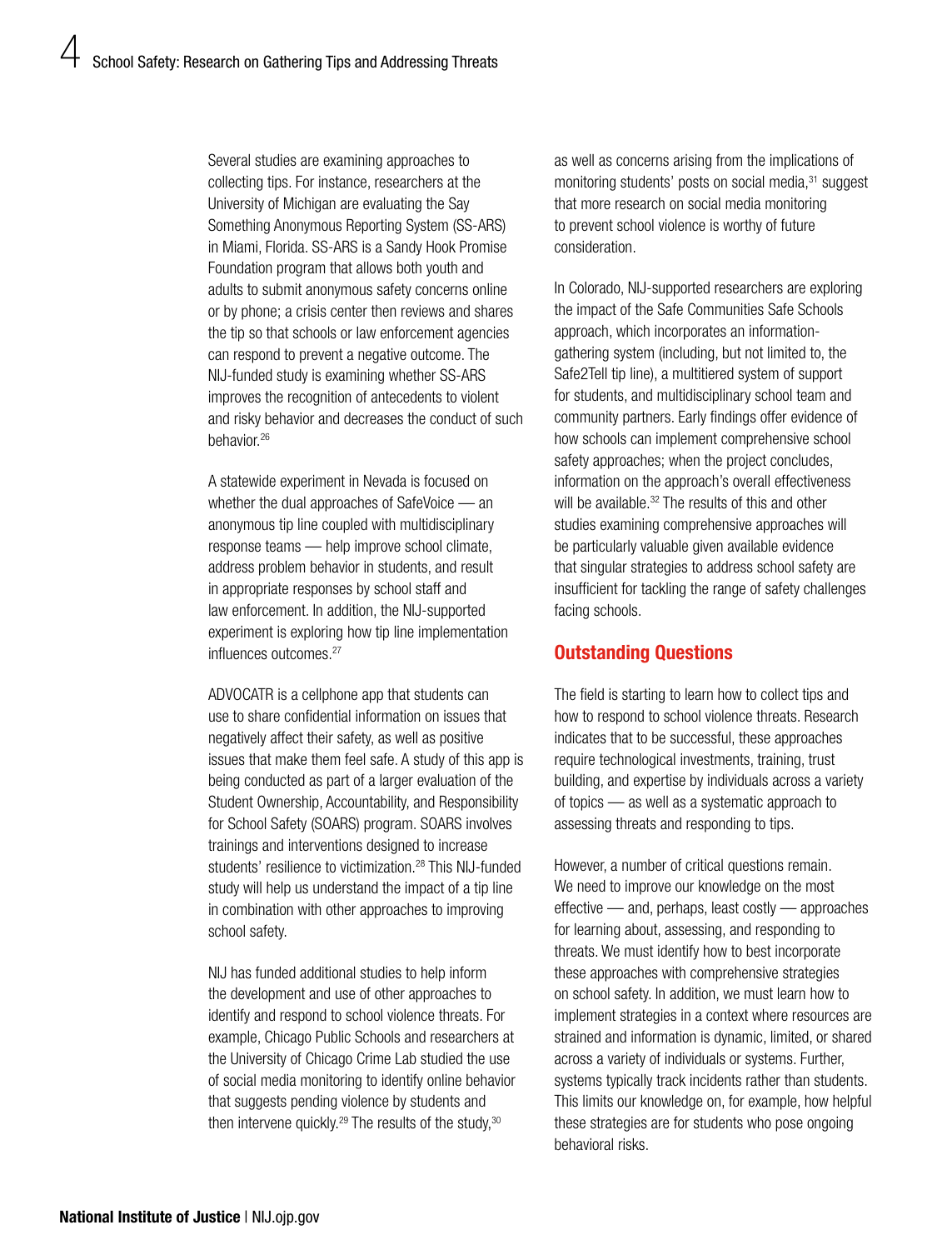Finally, we do not have a strong understanding about which characteristics of the existing strategies for collecting tips and responding to threats are the most important in preventing undesirable outcomes, including school shootings and other violent acts. As school administrators and other stakeholders discuss what policies and practices to adopt so they can gather tips and respond to school safety threats, they should consider the research but also be prepared to make adjustments as knowledge grows and circumstances change.

## About the Author

Mary Poulin Carlton, Ph.D., is a social science analyst in NIJ's Office of Research, Evaluation, and Technology.

#### For More Information

Watch recorded sessions from the NIJ Virtual Conference on School Safety at [https://nij.ojp.gov/](https://nij.ojp.gov/events/nij-virtual-conference-school-safety) [events/nij-virtual-conference-school-safety.](https://nij.ojp.gov/events/nij-virtual-conference-school-safety)

This article discusses the following awards:

- ["Student Threat Assessment as a Safe and Supportive](https://nij.ojp.gov/funding/awards/2014-ck-bx-0004)  [Prevention Strategy," award number 2014-CK-BX-0004](https://nij.ojp.gov/funding/awards/2014-ck-bx-0004)
- ["Evaluating the Effectiveness of the Say Something](https://nij.ojp.gov/funding/awards/2017-ck-bx-0002)  [Anonymous Reporting System To Improve School Safety,"](https://nij.ojp.gov/funding/awards/2017-ck-bx-0002)  [award number 2017-CK-BX-0002](https://nij.ojp.gov/funding/awards/2017-ck-bx-0002)
- ["Research on the Effects of an Anonymous Tip Line and](https://nij.ojp.gov/funding/awards/2016-ck-bx-0007)  [Multidisciplinary Response Teams in Schools Across the](https://nij.ojp.gov/funding/awards/2016-ck-bx-0007)  [State of Nevada," award number 2016-CK-BX-0007](https://nij.ojp.gov/funding/awards/2016-ck-bx-0007)
- ["Project SOARS \(Student Ownership, Accountability,](https://nij.ojp.gov/funding/awards/2015-mu-mu-k003)  [and Responsibility for School Safety\)," award number](https://nij.ojp.gov/funding/awards/2015-mu-mu-k003)  [2015-MU-MU-K003](https://nij.ojp.gov/funding/awards/2015-mu-mu-k003)
- ["Chicago Public Schools's Connect and Redirect to Respect](https://nij.ojp.gov/funding/awards/2014-ck-bx-0002)  [\(CRR\) Program To Use Social Media Monitoring To Identify](https://nij.ojp.gov/funding/awards/2014-ck-bx-0002)  [and Connect Youth to Behavioral Interventions," award](https://nij.ojp.gov/funding/awards/2014-ck-bx-0002)  [number 2014-CK-BX-0002](https://nij.ojp.gov/funding/awards/2014-ck-bx-0002)
- ["Assessment of National and State Tip Line Technology as](https://nij.ojp.gov/funding/awards/2017-ck-bx-0004)  [a Strategy for Identifying Threats to School Safety," award](https://nij.ojp.gov/funding/awards/2017-ck-bx-0004)  [number 2017-CK-BX-0004](https://nij.ojp.gov/funding/awards/2017-ck-bx-0004)

[• "A Roadmap to Evidence-Based School Safety:](https://nij.ojp.gov/funding/awards/2015-ck-bx-k002)  [Safe Communities Safe Schools," award number](https://nij.ojp.gov/funding/awards/2015-ck-bx-k002)  [2015-CK-BX-K002](https://nij.ojp.gov/funding/awards/2015-ck-bx-k002) 

#### **Notes**

- 1. Bryan Vossekuil et al., *The Final Report and Findings of the Safe School Initiative: Implications for the Prevention of School Attacks in the United States,* Washington, DC: U.S. Secret Service and U.S. Department of Education, 2004, [https://www2.ed.gov/admins/lead/](https://www2.ed.gov/admins/lead/safety/preventingattacksreport.pdf) [safety/preventingattacksreport.pdf;](https://www2.ed.gov/admins/lead/safety/preventingattacksreport.pdf) and National Threat Assessment Center, *Protecting America's Schools: A U.S. Secret Service Analysis of Targeted School Violence,*  Washington, DC: U.S. Department of Homeland Security, U.S. Secret Service, 2019, [https://www.secretservice.gov/](https://www.secretservice.gov/data/protection/ntac/usss-analysis-of-targeted-school-violence.pdf)  [data/protection/ntac/usss-analysis-of-targeted-school](https://www.secretservice.gov/data/protection/ntac/usss-analysis-of-targeted-school-violence.pdf)[violence.pdf](https://www.secretservice.gov/data/protection/ntac/usss-analysis-of-targeted-school-violence.pdf).
- 2. Michael Planty et al., *Tip Lines for School Safety: A National Portrait of Tip Line Use,* Research Triangle Park, NC: RTI International, 2020, [https://www.rti.org/publication/tip-lines](https://www.rti.org/publication/tip-lines-school-safety/fulltext.pdf)[school-safety/fulltext.pdf](https://www.rti.org/publication/tip-lines-school-safety/fulltext.pdf).
- 3. Planty et al., *Tip Lines for School Safety.*
- 4. For more information about NIJ's Comprehensive School Safety Initiative, please see [https://nij.ojp.gov/topics/articles/](https://nij.ojp.gov/topics/articles/nijs-comprehensive-school-safety-initiative)  [nijs-comprehensive-school-safety-initiative.](https://nij.ojp.gov/topics/articles/nijs-comprehensive-school-safety-initiative)
- 5. Susan R.T. Payne and Delbert S. Elliott, "Safe2Tell®: An Anonymous, 24/7 Reporting System for Preventing School Violence," *New Directions for Youth Development* 2011 no. 129 (2011): 103-111, <https://doi.org/10.1002/yd.390>.
- 6. Payne and Elliott, "Safe2Tell®."
- 7. Michael Planty et al., *School Tip Line Toolkit: A Blueprint for Implementation and Sustainability,* Research Triangle Park, NC: RTI International, 2018, [https://www.ncjrs.gov/pdffiles1/](https://www.ncjrs.gov/pdffiles1/nij/grants/252537.pdf) [nij/grants/252537.pdf.](https://www.ncjrs.gov/pdffiles1/nij/grants/252537.pdf)
- 8. Planty et al., *Tip Lines for School Safety.*
- 9. Payne and Elliott, "Safe2Tell®"; and Erin K. Nekvasil and Dewey G. Cornell, "Student Reports of Peer Threats of Violence: Prevalence and Outcomes," *Journal of School Violence* 11 no. 4 (2012): 357-375, [https://doi.org/10.1080](https://doi.org/10.1080/15388220.2012.706764) [/15388220.2012.706764](https://doi.org/10.1080/15388220.2012.706764).
- 10. Heather L. Schwartz et al., *The Role of Technology in Improving K-12 School Safety,* Santa Monica, CA: RAND Corporation, 2016, [https://doi.org/10.7249/RR1488.](https://doi.org/10.7249/RR1488)
- 11. Payne and Elliott, "Safe2Tell®."
- 12. Schwartz et al., *The Role of Technology in Improving K-12 School Safety;* and Planty et al., *Tip Lines for School Safety.*